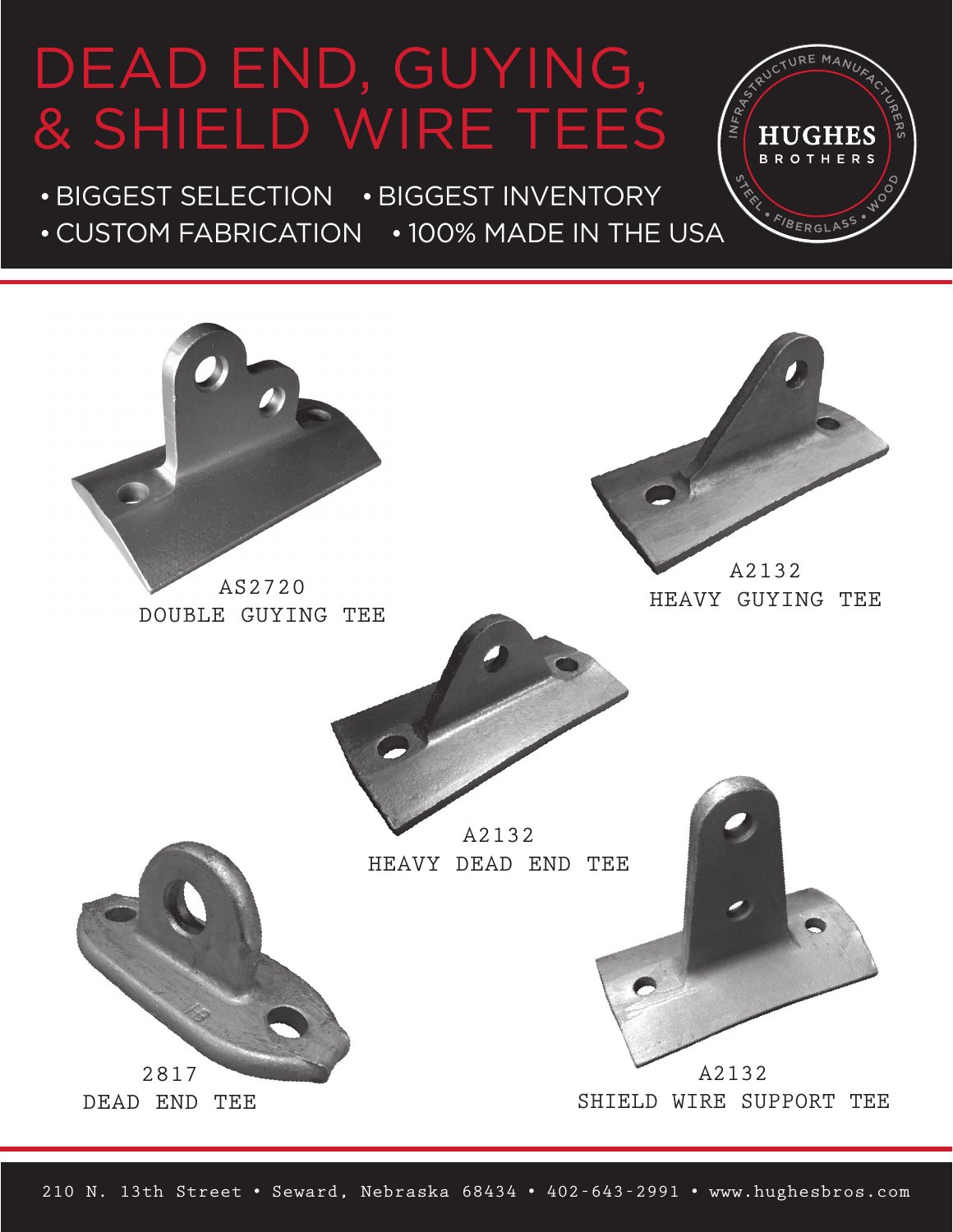## dead end tees

| 2817 Flat Base  | Mounting Holes | Stem Hole     | 2817R Curved Base     |
|-----------------|----------------|---------------|-----------------------|
| $2817 - 11$     | 11/16"         | $1 - 1/4$ "C  | $2817R4.5 - 11 - 20C$ |
| $2817 - 13$     | 13/16"         | $1 - 1/4$ "C  | 2817R4.5-13-20C       |
|                 | 13/16"         | 13/16"        | 2817R4.5-13-13        |
|                 | 13/16"         | 15/16"        | $2817R4.5 - 13 - 15$  |
|                 | 13/16"         | 15/16"C       | 2817R4.5-13-15C       |
| $2817 - 15$     | 15/16"         | $1 - 1/4$ "C  | 2817R4.5-15-20C       |
| $2817 - D$      | 15/16"         | $1 - 1/8$ "   | $2817R4.5 - 15 - 18$  |
| $2817 - S - 15$ | 15/16"         | 15/16"        | 2817R4.5-15-15        |
|                 | 15/16"         | $15/16$ "C    | 2817R4.5-15-15C       |
|                 | 15/16"         | $1 - 1/16$ "C | 2817R4.5-15-17C       |
| $2817 - DC$     | 15/16"         | $1 - 1/8$ "C  | 2817R4.5-15-18C       |
|                 | $1 - 1/16$ "   | $1 - 1/16$ "C | 2817R4.5-17-17C       |
|                 | $1 - 1/16$ "   | $1 - 1/4$ "   | 2817R4.5-17-20        |
| $2817 - 17$     | $1 - 1/16$ "   | $1 - 1/4$ "C  | 2817R4.5-17-20C       |
| $2817-F$        | $1 - 1/16"$    | $1 - 1/8$ "C  | 2817R4.5-17-18C       |
| $2817 - T$      | $15/16$ "*     | 15/16"        | $2817 - TR$           |

\*One  $15/16$ " hole & one  $15/16$ " x  $1-1/4$ " slot. "C" designates chamfered stem hole.









All 2817/2817R tees have an ultimate strength rating of 60,000 pounds. Some mounting hardware may not develop an equivalent ultimate strength.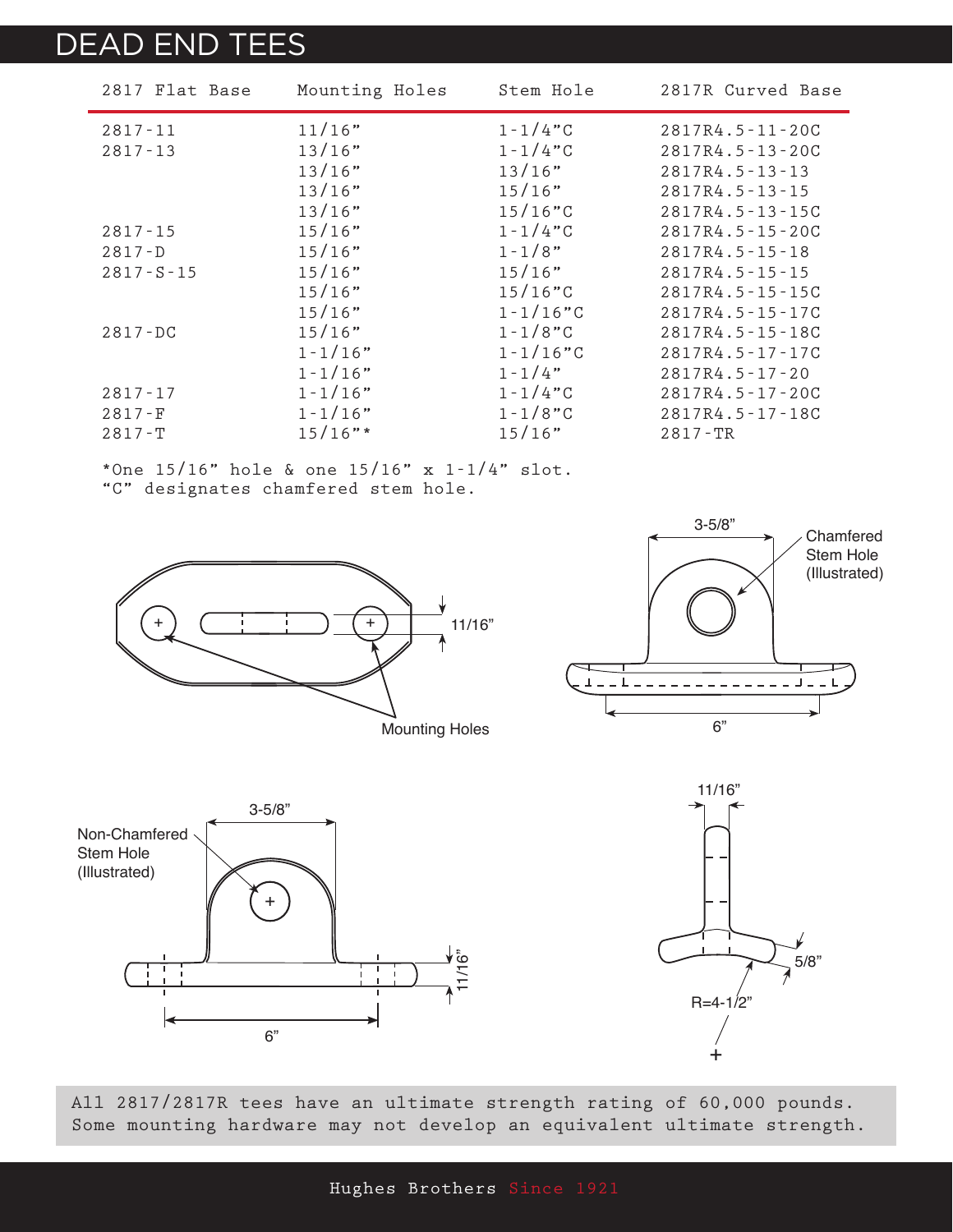## **GUYING AND DEAD END T**



|                                 | <b>Mounting Holes</b>        |                  |                                   |
|---------------------------------|------------------------------|------------------|-----------------------------------|
| Double Guying Tees<br>Flat Base | Mounting $Hole/C-C$          | Stem Hole        | Curved Base                       |
| $AS2720 - G$<br>AS2720-G2       | $15/16"$ /8"<br>$15/16"$ /9" | 15/16"<br>15/16" | $AS2720 - 4.5$<br>$A22720 - A4.5$ |

All A2132/AS2720 tees have an ultimate strength rating of 70,000 pounds. Some mounting hardware may not develop an equivalent ultimate strength.